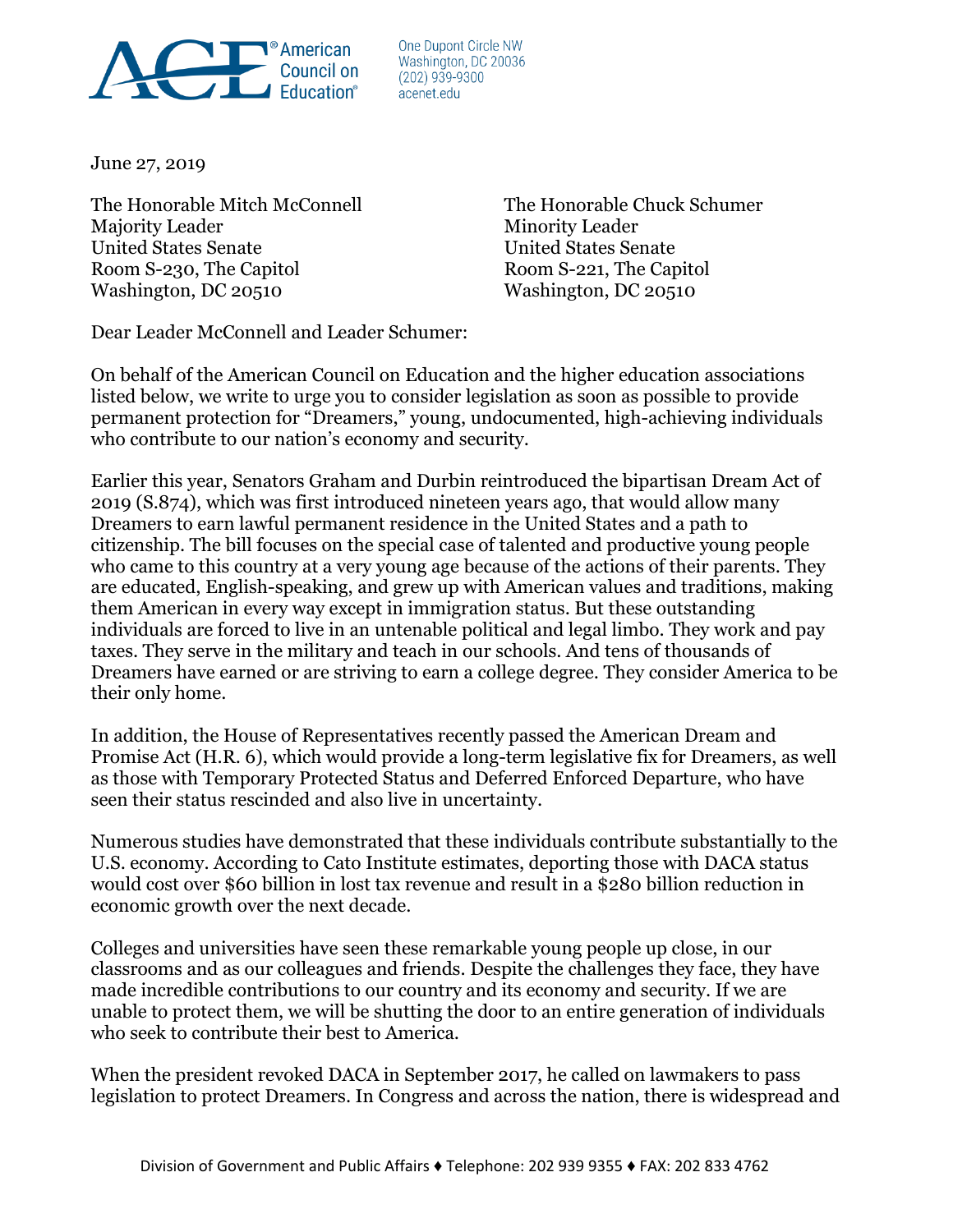bipartisan support for doing just that. We strongly urge you to take action and move forward on advancing legislation that provides permanent protection for Dreamers as soon as possible.

Sincerely,

Ted Mitchell President

On behalf of:

ACPA-College Student Educators International American Association of Colleges for Teacher Education American Association of Colleges of Nursing American Association of Collegiate Registrars and Admissions Officers American Association of Community Colleges American Association of State Colleges and Universities American Association of University Professors American College Health Association American Council on Education American Dental Education Association APPA, Leadership in Educational Facilities Association of American Colleges and Universities Association of American Medical Colleges Association of American Universities Association of Catholic Colleges and Universities Association of Community College Trustees Association of Governing Boards of Universities and Colleges Association of Jesuit Colleges and Universities Association of Public and Land-grant Universities Association of Research Libraries College and University Professional Association for Human Resources Consortium of Universities of the Washington Metropolitan Area Council for Advancement and Support of Education Council for Christian Colleges & Universities Council for Opportunity in Education Council of Graduate Schools Council of Independent Colleges Council on Social Work Education Hispanic Association of Colleges and Universities EDUCAUSE **ETS** NAFSA: Association of International Educators